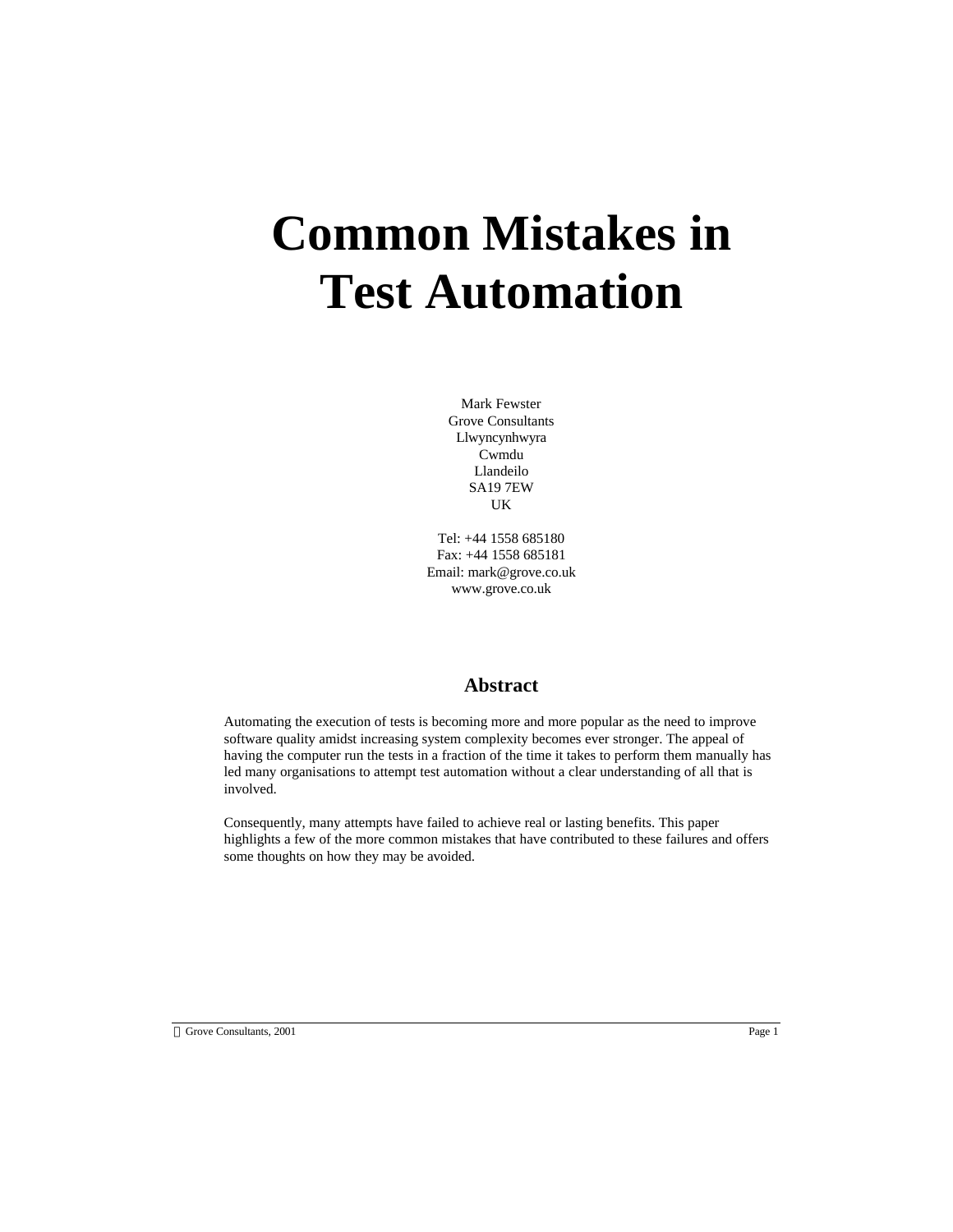# **1. Confusing automation and testing**

Testing is a skill. While this may come as a surprise to some people it is a simple fact. For any system there are an astronomical number of possible test cases and yet practically we have time to run only a very small number of them. Yet this small number of test cases is expected to find most of the bugs in the software, so the job of selecting which test cases to build and run is an important one. Both experiment and experience has told us that selecting test cases at random is not an effective approach to testing. A more thoughtful approach is required if good test cases are to be developed.

What exactly is a good test case? Well, there are four attributes that describe the quality of a test case, that is, how good it is. Perhaps the most important of these is its effectiveness, whether or not it finds bugs, or at least, whether or not it is likely to find bugs. Another attribute reflects how much the test case does. A good test case should be exemplary, that is, it should test more than one thing thereby reducing the total number test cases required. The other two attributes are both cost considerations: how economical a test case is to perform, analyse and debug; and how evolvable it is, that is, how much maintenance effort is required on the test case each time the software changes.

These four attributes must often be balanced one against another. For example, a single test case that tests a lot of things is likely to cost a lot to perform, analyse and debug. It may also require a lot of maintenance each time the software changes. Thus a high measure on the exemplary scale is likely to result in low measures on the economic and evolvable scales.

Thus testing is indeed a skill, not only must testers ensure that the test cases they use are going to find a high proportion of the bugs but they must also ensure that the test cases are well designed to avoid excessive costs.

Automating tests is also a skill but a very different skill which often requires a lot of effort. For most organisations it is expensive to automate a test compared with the cost of performing it once manually, so they have to ensure that each test automated will need to be performed many times throughout its useful life.



**Figure 1** The 'goodness' of a test case can be illustrated by considering the four attributes in this Keviat diagram. The greater the measure of each attribute the greater the area enclosed by the joining lines and the better the test case.

Whether a test is automated or performed manually affects neither its effectiveness nor how exemplary it is. It doesn't matter how clever you are at automating a test or how well you do it, if the test itself achieves nothing then all you end up with is a test that achieves nothing faster.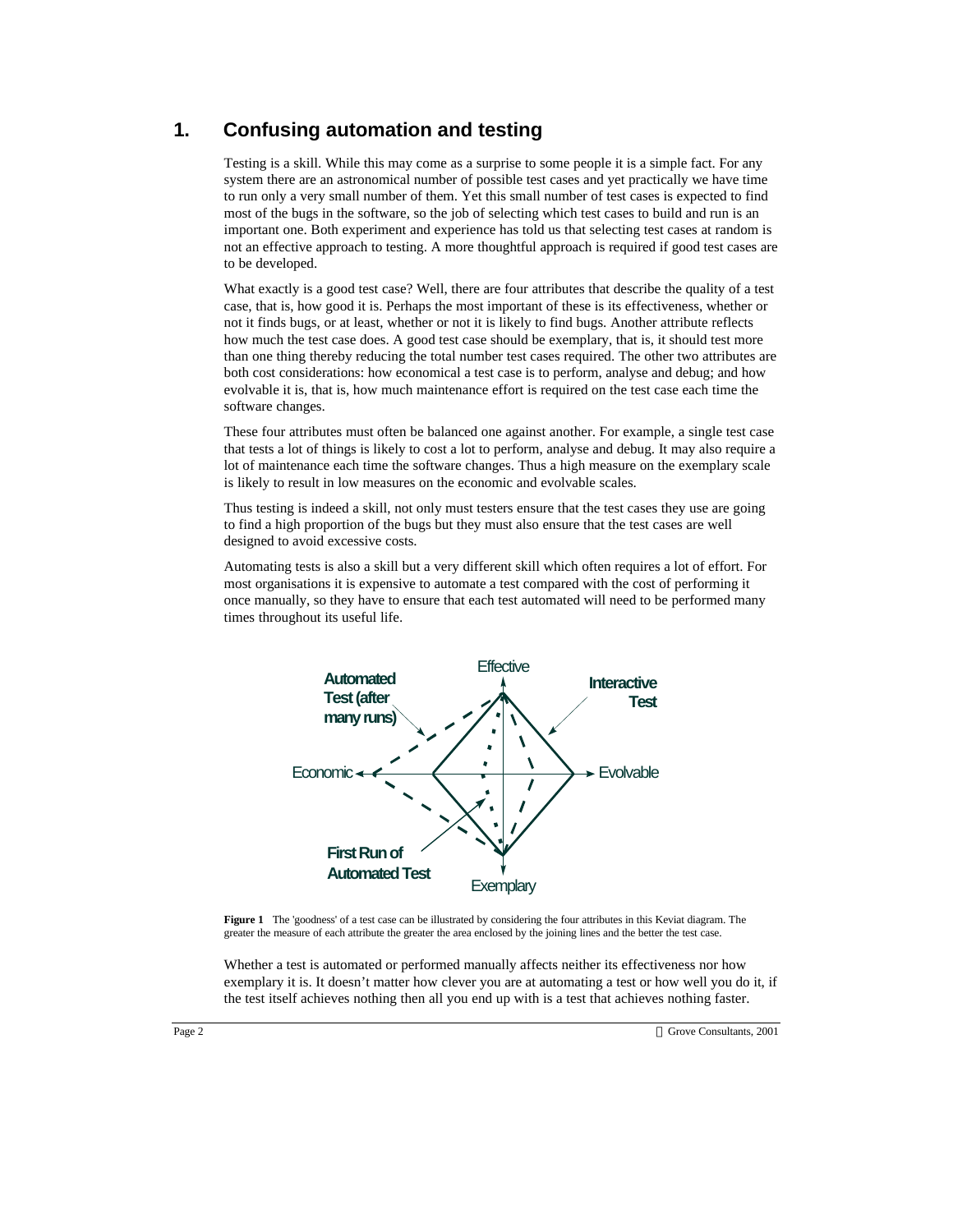Automating a test affects only how economic and evolvable it is. Once implemented, an automated test is generally much more economic, the cost of running it being a mere fraction of the effort to perform it manually. However, automated tests generally cost more to create and maintain. The better the approach to automating tests the cheaper it will be to implement new automated test in the long term. Similarly, if no thought is given to maintenance when tests are automated, updating an entire automated test suite can cost as much, if not more, than the cost of performing all the tests manually.

For an effective and efficient automated suite of tests you have to start with the raw ingredient of a good test suite, a set of tests skilfully designed by a tester to exercise the most important things. You then have to apply automation skills to automate the tests in such a way that they can be created and maintained at a reasonable cost.

Figure 1 depicts the four quality attributes of a test case in a Keviat diagram and compares the likely measures of each on the same test case when it is performed manually (shown as an interactive test in the figure) and after it has been automated.

#### **2. Believe capture/replay = automation**

Capture / replay technology is indeed a useful part of test automation but it is only a very small part of it. The ability to capture all the keystrokes and mouse movements a tester makes is an enticing proposition, particularly when these exact keystrokes and mouse movements can be replayed by the tool time and time again. The test tool records the information in a file called a script. When it is replayed, the tool reads the script and passes the same inputs and mouse movements on to the software under test which usually has no idea that it is tool controlling it rather than a real person sat at the keyboard. In addition, the test tool generates a log file, recording precise information on when the replay was performed and perhaps some details of the machine. Figure 2 depicts the replay of a single test case.



**Figure 2** Capture/replay tools offer an inviting way to automate tests but it is checking the results that may be overlooked.

For many people this seems to be all that is required to automate tests. After all, what else is there to testing but entering a whole series of inputs? However, merely replaying the captured input to the software under test does not amount to performing a whole test.

For a start there is no verification of the results. How will we know if the software generated the same outputs? If the tester is required to sit and watch each test be replayed he or she may as well have been typing them in as they are unlikely to be able to keep up with the progress of the tool, particularly if it is a long test. It is necessary for the tool to perform some checking of the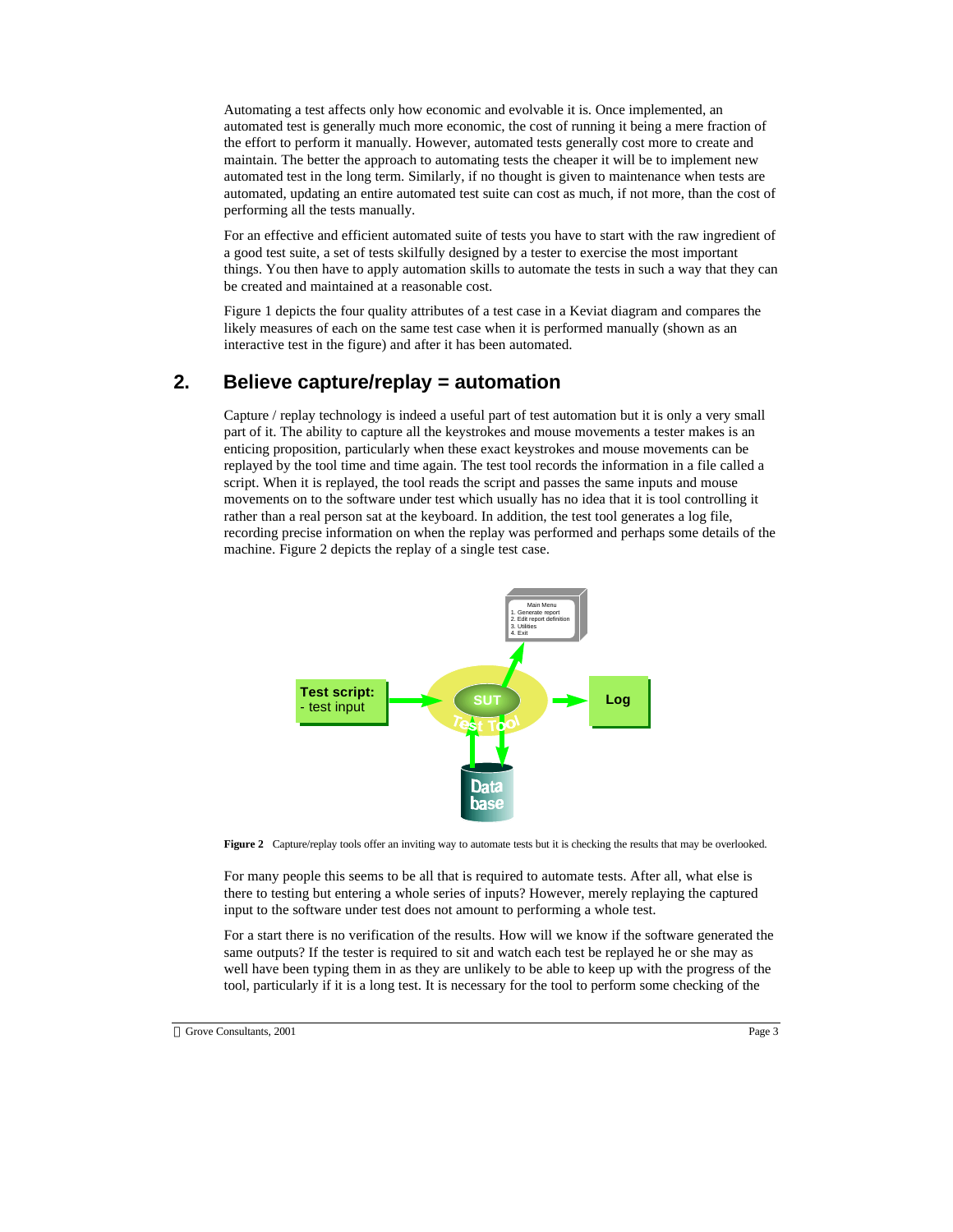output from the application to determine that its behaviour is the same as when the inputs were first recorded. This implies that as well as recording the inputs the tool must record at least some of the output from the software under test. But which particular outputs? How often and is an exact match required every time? These are questions that have to be answered by the tester as the inputs are captured, or possibly (depending on the particular test tool in use) during a replay.

Alternatively, the testers may prefer to edit the script, inserting the required instructions to the tool to perform comparison between the actual output from the software under test and the expected output now determined by the tester. This pre-supposes that the tester will be able to understand the script sufficiently well to make the right changes in the right places. It also assumes that the tester will know exactly what instructions to edit into the script, their precise syntax and how to specify the expected output.

In either approach, the tests themselves may not end up as particularly good tests. Even if it was thought out carefully at the start, the omission of just one important comparison or the inclusion of one unnecessary or erroneous comparison can destroy a good test. Such tests may then never spot that important bug or may repeatedly fail good software.

Scripts generated by testing tools are usually not very readable. Well, OK, they may be readable ("click left mouse button", "enter 17645", and "click OK") but will the whole serious of possibly hundreds of individual actions really convey what has been going on and where comparison instructions are to be inserted? Scripts are programming languages so anyone editing them has to have some understanding of programming. Also, it may be possible for the person who has just recorded the script to understand it immediately after they have recorded it, but after some time has elapsed or for anyone else this will be rather more difficult.

Even if the comparison instructions are inserted by the tool under the testers control, the script is likely to need editing at some stage in its life. This is most likely when the software under test changes. A new field here, a new window there, will soon cause untold misery for testers who then have to trawl through each of their recorded scripts looking for the places that need updating. Of course, the scripts could be re-recorded but then this rather defeats the object of recording them in the first place.

Recording test cases that are performed once manually so they can be replayed is a cheap way of starting test automation which is probably why it is so appealing to those who opt for this approach. However, as they soon discover, even if they do overcome the test quality problems the cost of maintaining the automated tests becomes prohibitive as soon as the software changes. If we are to minimise the growing test maintenance costs, it is necessary to invest more effort up front implementing automated tests in a way that is designed to avoid maintenance costs rather than avoid implementation costs. Figure 3 depicts this in the form of a graph.



**Figure 3** The cost of test maintenance is related to the cost of test implementation. It is necessary to spend time building the test in order to avoid high maintenance costs later on.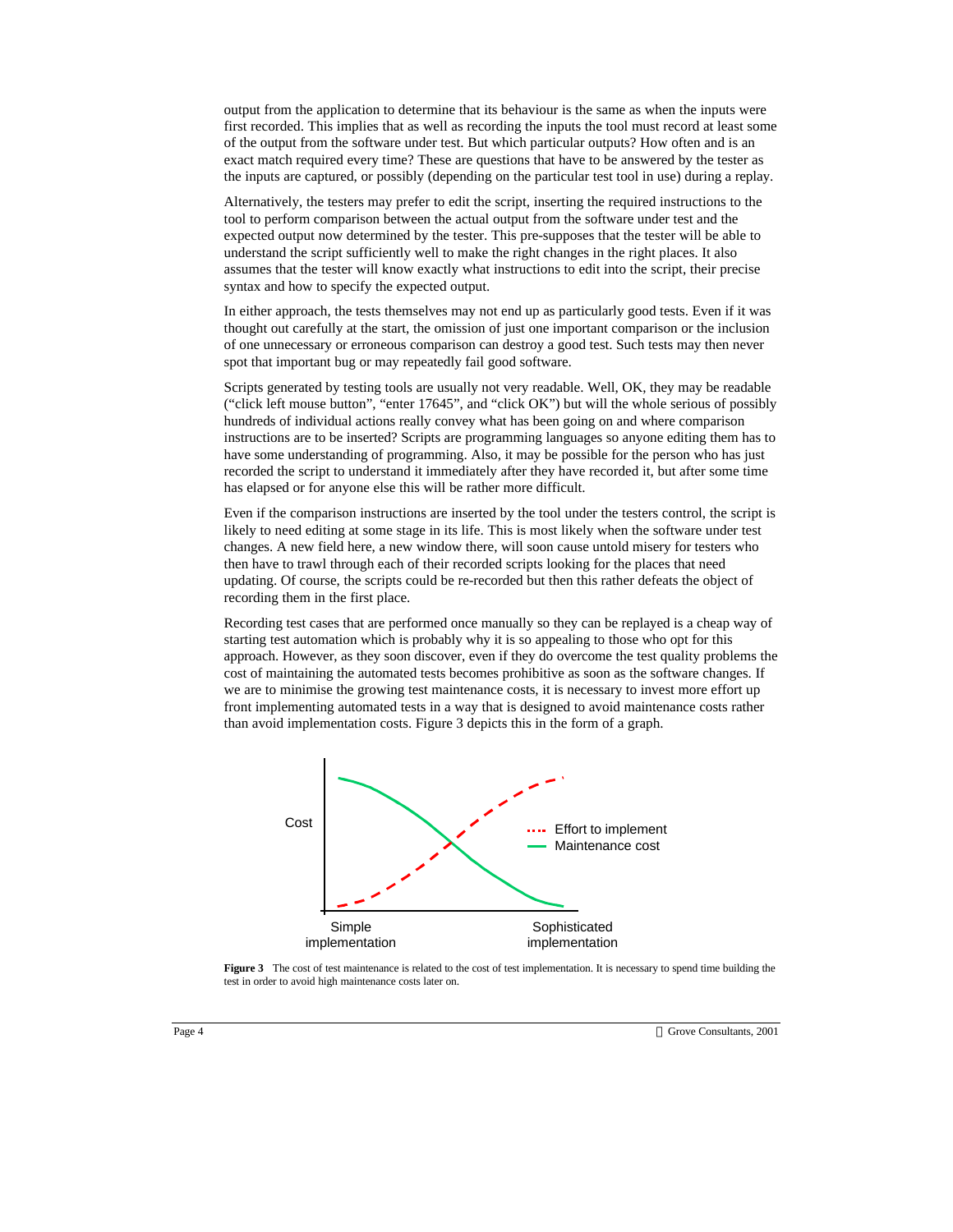# **3. Verify only screen based information**

Testers are often only seen sat in front of a computer screen so it is perhaps natural to assume that it only the information that is output to the screen by the software under test that it checked. This view is further strengthened by many of the testing tools that make it particularly easy to check information that appears on the screen both during a test and after it has been executed.

However, this assumes that a correct screen display means that all is OK, but it is often the output that ends up elsewhere that is far more important. Just because information appears on the screen correctly does not always guarantee that it will be recorded elsewhere correctly.

For good testing it is often necessary to check these other outputs from the software under test. Perhaps not only the files and database records that have been created and changed, but also those that have not been changed and those that have (or at least should have) been deleted or removed. Checking some of these other aspects of the outcome of a test (rather than merely the output) will make tests more sensitive to unexpected changes and help ensure that more bugs are found.

Without a good mechanism to enable comparison of results other than those that appear on the screen, tests that undertake these comparisons can become very complex and unwieldy. A common solution is to have the information presented on the screen after the test has completed. This is the subject of the next common mistake.

#### **4. Use only screen based comparison**

Many testing tools make screen based comparisons very easy indeed. It is a simple matter of capturing the display on a screen or a portion of it and instructing the tool to make the same capture at the same point in the test and compare the result with the original version. As described at the end of the previous common mistake, this can easily be used to compare information that did not originally appear on the screen but was a part of the overall outcome of the test.

However, the amount of information in files and databases is often huge and to display it all on the screen one page at a time is usually impractical if not impossible. Thus, compromise sets in. Because it becomes so difficult to do, little comparison of the tests true outcome is performed. Where a tester does labour long and hard to ensure that the important information is checked, the test becomes complex and unwieldy once again, and worse still, very sensitive to a wide range of changes that frequently occur with each new release of the software under test. Of course, this in turn adversely impacts the maintenance costs for the test.

In one case, I came across a situation where a PC based tool vendor had struggled long and hard to perform a comparison of a large file generated on a mainframe computer. The file was brought down to the PC one page at a time where the tool then performed a comparison with the original version. It turned out that the file comprised records that exceeded the maximum record length that the tool could handle. This, together with the length of time the whole process took caused the whole idea of automated comparison of this file to be abandoned.

In this case, and many others like it, it would have been relatively simple to invoke a comparison process on the mainframe computer to compare the whole file (or just a part of it) in one go. This would have been completed in a matter of seconds (compared with something exceeding an hour when downloaded to the PC).

#### **5. Let testware organisation evolve naturally**

Like a number of other common mistakes, this one isn't made through a deliberate decision (by choice) rather it is made through not realising the need to plan and manage where all the data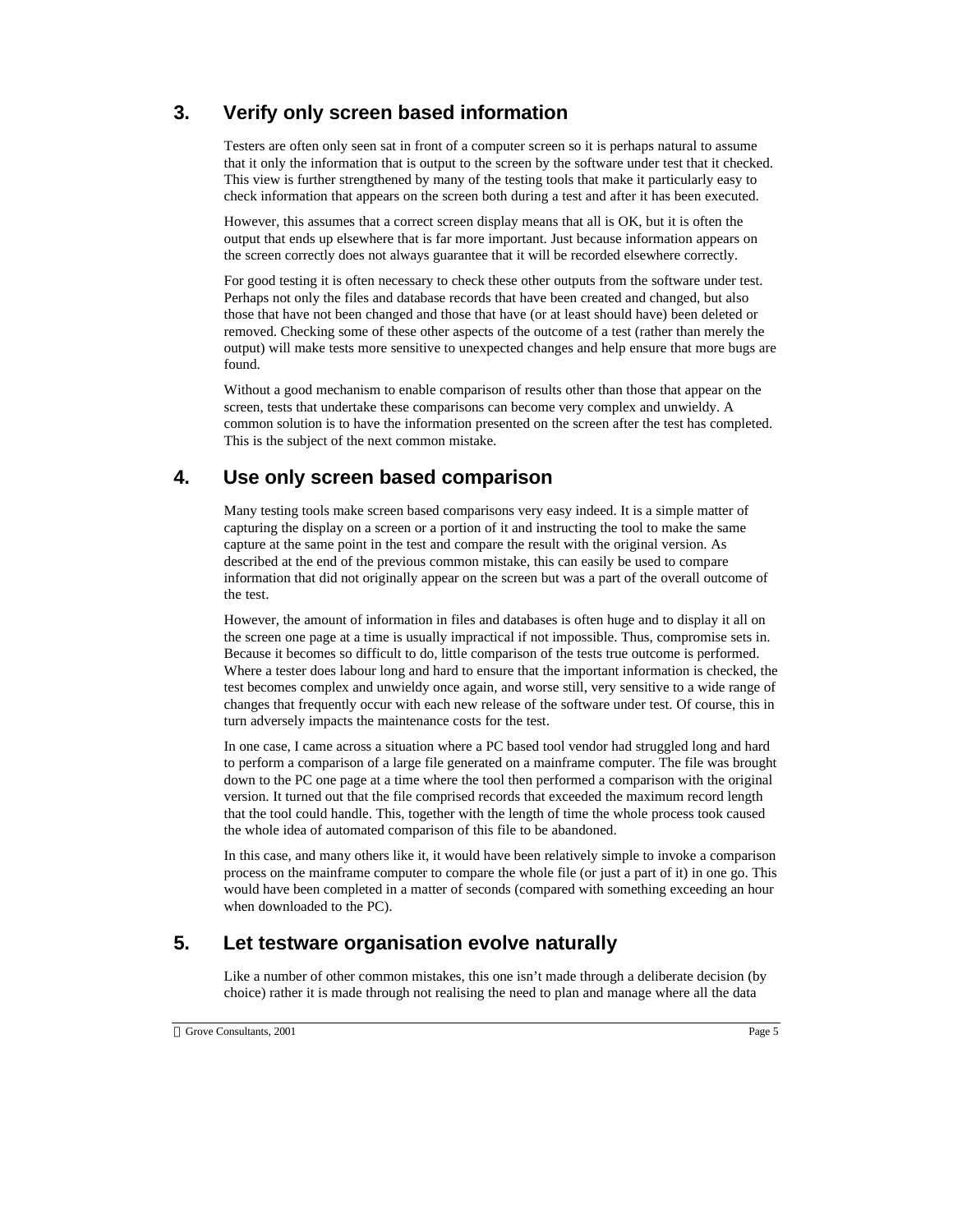files, databases, scripts, expected results, etc., etc., everything that makes up the tests, is required to run them and results from their execution, in short: the testware.

There are three key issues to address: scale, re-use; and multiple versions. Scale is simply the number of things that comprise the testware. For any one test there can be several (10, 15 or even 20) things (files) that are unique (files and records containing test input, test data, scripts, expected results, actual results and differences, log files, audit trails and reports). Figure 4 depicts one such test case.

Re-use is an important consideration for efficient automation. The ability to share scripts and test data not only reduces the effort required to build new tests but also reduces the effort required for maintenance. But, re-use will only be possible if testers can easily (and quickly) find out what there is to re-use, quickly locate it and understand how to use it. I'm told a programmer will spend up to 2 minutes looking for a re-useable function before he or she will give up and write their own. I'm sure this applies to testers and that it can be a lot less than 2 minutes. Of course, while test automation is implemented by only one or two people this will not be much of a problem if a problem at all, at least while those people remain on the automation team. But once more people become involved, either on the same project or on other projects, the need for more formal organisation (indeed a standard / common organisation) becomes much greater.



**Figure 4** Executing a single test inevitably results in a large number of different files and types of information, all of which have to be stored somewhere. Configuration management is essential for efficient test automation.

Multiple versions can be a real problem in environments where previous versions of software have to be supported while a new version is being prepared. When an emergency bug fix is undertaken, we would like to run as many of our automated tests as seems appropriate to ensure that the bug fix has not had any adverse affects on the rest of the software. But if we have had to change our tests to make them compatible with the new version of the software this will not be possible unless we have saved the old versions of the tests. Of course the problem becomes even worse if we have to manage more than one old version or more than one software system.

If we have only a relatively few automated tests it will be practical to simply copy the whole set of automated tests for each new version of the software. Of course bug fixes to the tests themselves may then have to be repeated across two or more sets but this should be a relatively rare occurrence. However, if we have a large number of tests this approach soon becomes impractical. In this case, we have to look to configuration management for an effective answer.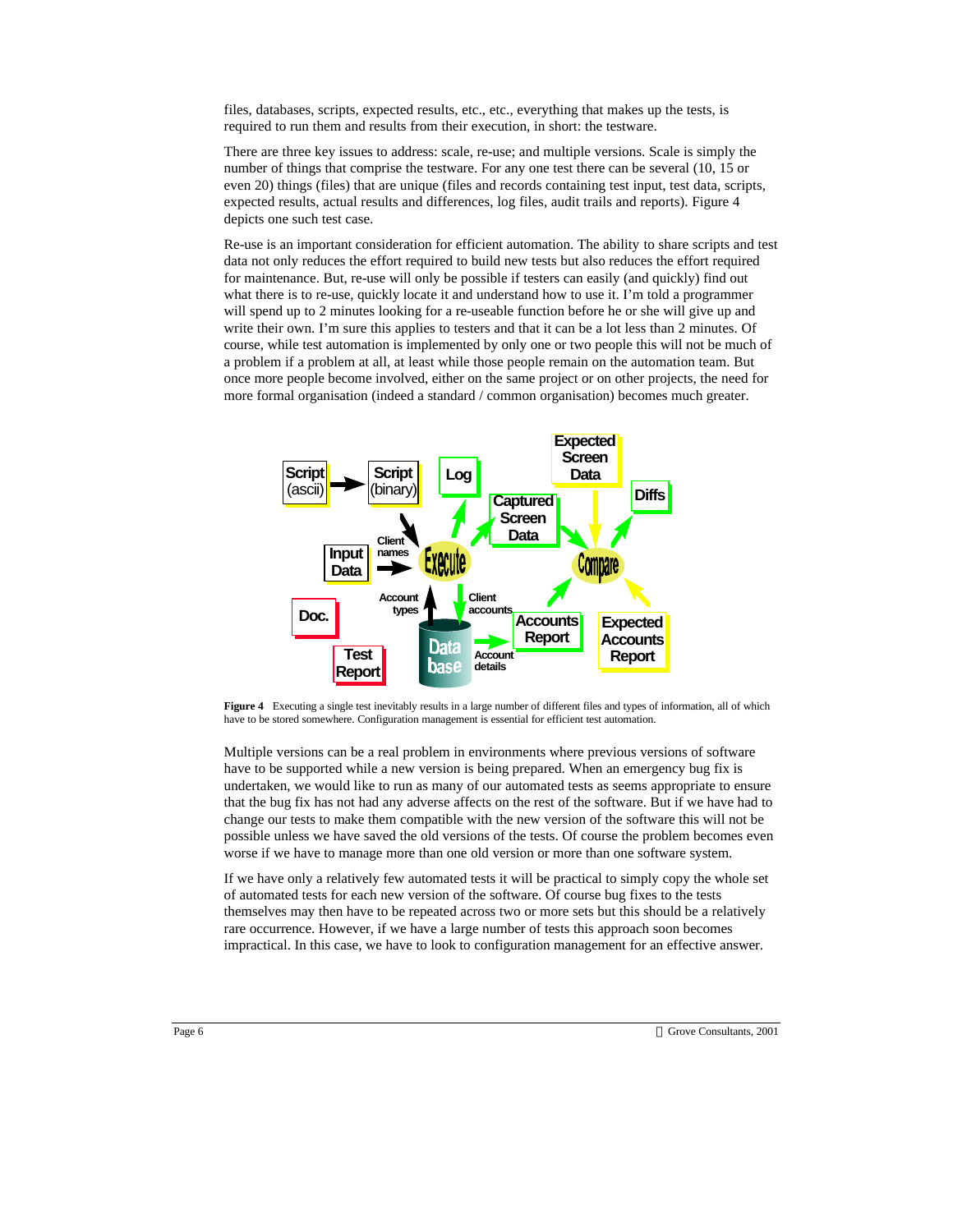# **6. Trying to automate too much**

There are two aspects to this: automating too much too soon; and automating too much, full stop. Automating too much early on leaves you with a lot of poorly automated tests which are difficult (and therefore, costly) to maintain and susceptible to software changes.

It is much better to start small. Identify a few good, but diverse, tests (say 10 or 20 tests, or 2 to 3 hours worth of interactive testing) and automate them on an old (stable) version of software, perhaps a number of times, exploring different techniques and approaches. The aim here should be to find out just what the tool can do and how different tests can best be automated taking into account the end quality of the automation (that is, how easy it is to implement, analyse, and maintain). Next, run the tests on a later version (but still stable) of the software to explore the test maintenance issues. This may cause you to look for different ways of implementing automated tests that avoid or at least reduce some of the maintenance costs. Then run the tests on an unstable version of the software so you can learn what is involved in analysing failures and explore further implementation enhancements to make this task easier and therefore, reduce the analyse effort.

The other aspect, that of automating too much long term may at first seem unlikely. Intuitively, the more tests that are automated the better. But this may not be the case. Continually adding more and more automated tests can result in unnecessary duplication and redundancy and a cumulative maintenance cost. James Bach has an excellent way of describing this [BACH97]. James points out that eventually the test suite will take on a life of its own, testers will depart, new testers will arrive and the test suite grows ever larger. Nobody will know exactly what all the tests do and nobody will be willing to remove any of them, just in case they are important.

In this situation many inappropriate tests will be automated as automation becomes an end it itself. People will automate tests because "that's what we do here - automate tests" regardless of the relative benefits of doing so.

James Bach [BACH97] reports a case history in which it was discovered that 80% of the bugs found by testing were found by manual tests and not the automated tests despite the fact that the automated tests had been developed of a number of years and formed a large part of the testing that took place. A sobering thought indeed.

#### **Acknowledgements**

My thanks to Brian Marick for unwittingly giving me the idea for this paper following his presentation of his own "Classic Testing Mistakes" paper at the Star'97 Conference [MARI97].

#### **References**

| BACH97 | James Bach, "Test Automation Snake Oil" presented at the 14 <sup>th</sup> International<br>Conference on Testing Computer Software, Washington, USA.                                  |
|--------|---------------------------------------------------------------------------------------------------------------------------------------------------------------------------------------|
| BEIZ90 | Boris Beizer, "Software Testing Techniques", 2 <sup>nd</sup> Edition published by Van<br>Nostrand Reinhold.                                                                           |
| MARI97 | Brian Marick, "Classic Testing Mistakes" presented at the 6 <sup>th</sup> International<br>Conference on Software Testing Analysis and Review, May 1997 San Jose,<br>California, USA. |